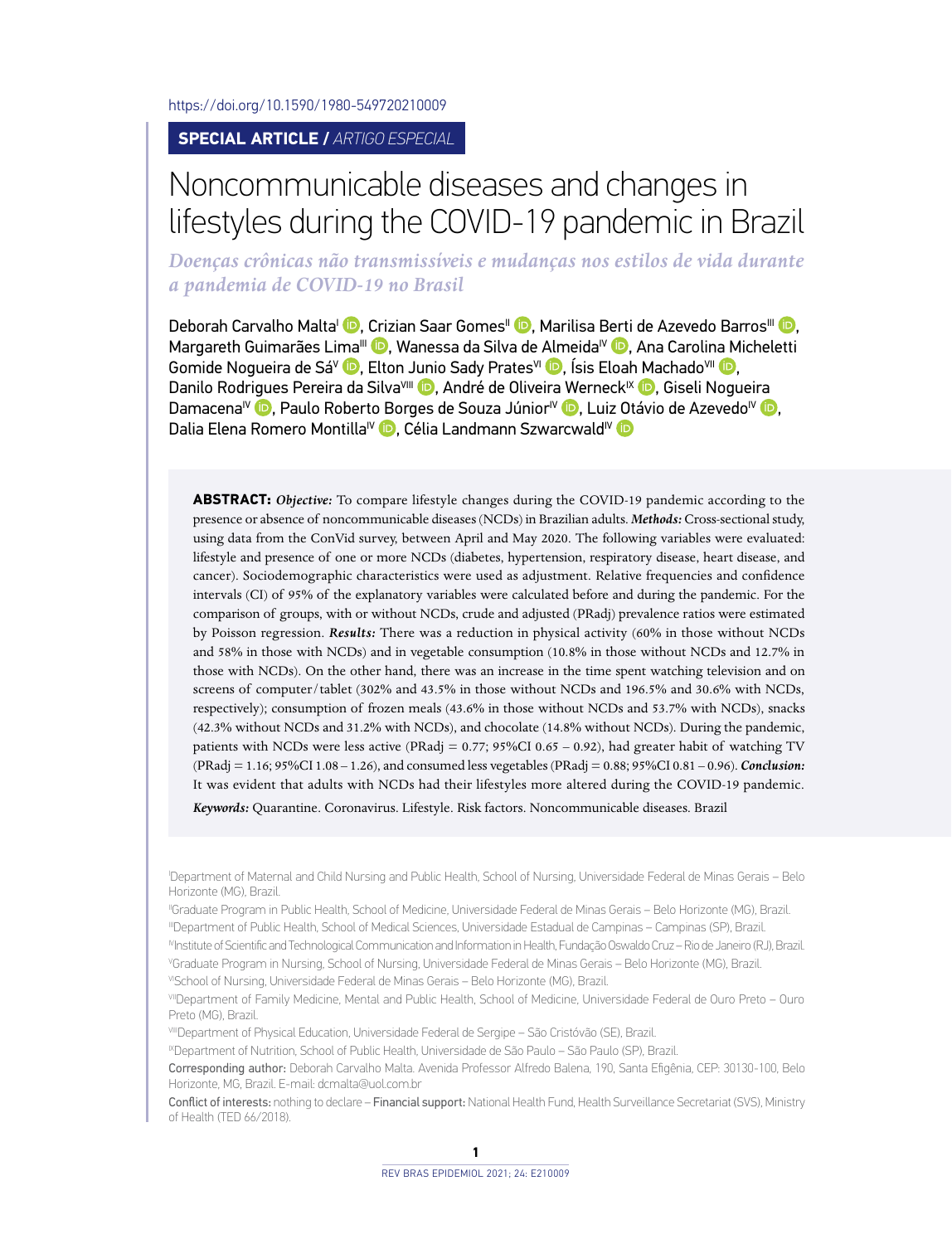**RESUMO:***Objetivo:* Comparar as mudanças de estilos de vida durante a pandemia COVID-19, segundo a presença ou não de doenças crônicas não transmissíveis (DCNT) em adultos brasileiros. *Métodos:* Estudo transversal, com dados da pesquisa ConVid — Pesquisa de Comportamentos, realizada entre abril e maio de 2020. Avaliaram-se as variáveis estilo de vida e presença de uma ou mais DCNT (diabetes, hipertensão, doença respiratória, doença do coração e câncer). As características sociodemográficas foram usadas como ajuste. Calcularam-se as frequências relativas e os intervalos de confiança (IC) de 95% das variáveis antes da e durante a pandemia. Para a comparação de grupos, sem ou com DCNT, estimaram-se as prevalências e razões de prevalência bruta e ajustada (RPa) utilizando a regressão de Poisson. *Resultados:* Houve redução da prática de atividade física (60% nos sem DCNT e 58% nos com DCNT) e do consumo de hortaliças (10,8% nos sem DCNT e 12,7% nos com DCNT). Verificou-se aumento no tempo de uso de televisão e computador/*tablet* (302 e 43,5% nos sem DCNT e 196,5 e 30,6% nos com DCNT, respectivamente); consumo de congelados (43,6% nos sem DCNT e 53,7% com DCNT), salgadinhos (42,3% sem DCNT e 31,2% com DCNT) e chocolate (14,8% sem DCNT). Durante a pandemia, portadores de DCNT apresentaram menor prática de atividade física suficiente (RPa = 0,77; IC95% 0,65 – 0,92), maior hábito de assistir à televisão (RPa = 1,16; IC95% 1,08 – 1,26) e menor consumo de hortaliças (RPa = 0,88; IC95% 0,81 – 0,96). *Conclusão:* Evidenciou-se que adultos com DCNT tiveram seus estilos de vida mais alterados durante a pandemia de COVID-19.

*Palavras-chave:* Quarentena. Coronavírus. Estilo de vida. Fatores de risco. Doenças não transmissíveis. Brasil.

#### **INTRODUCTION**

Globally, it is estimated that noncommunicable diseases (NCDs) are responsible for 41 million deaths (70% of all deaths) per year<sup>1</sup>. In Brazil, the high burden of NCDs is similar, corresponding to 76% of the causes of death<sup>2</sup>. NCDs result in devastating consequences for individuals, families, and communities in addition to overloading healthcare systems<sup>1,3,4</sup>.

Several national and global initiatives have been proposed for the prevention and control of NCDs. The United Nations has included goals for the reduction of NCDs and risk factors by 2030 in the Sustainable Development Goals (SDGs)<sup>5</sup>. It should be noted that this commitment was already challenging and, considering the pandemic of the new coronavirus (Sars-CoV-2), such goal may not be achieved<sup>6</sup>, as the pandemic can affect lifestyles and compromise the health care of people with NCDs<sup>7</sup>.

NCDs are the main comorbidities of patients with COVID-19<sup>79</sup>, being responsible for the worsening of the clinical condition and for the increase in hospital stay and mortality rates<sup>10,11</sup>. Furthermore, social distancing measures have a potential impact on the health and quality of life of people with NCDs<sup>6</sup>, although they are essential to reduce the spread of the virus $12,13$ .

Studies carried out in Brazil<sup>14</sup> and in other countries<sup>15-18</sup> observed changes in adults' lifestyles as a result of the COVID-19 pandemic such as increased consumption of alcohol and tobacco<sup>17</sup> and ultra-processed foods<sup>14</sup> and sedentary behavior<sup>14,16</sup>. Anxiogenic and stressful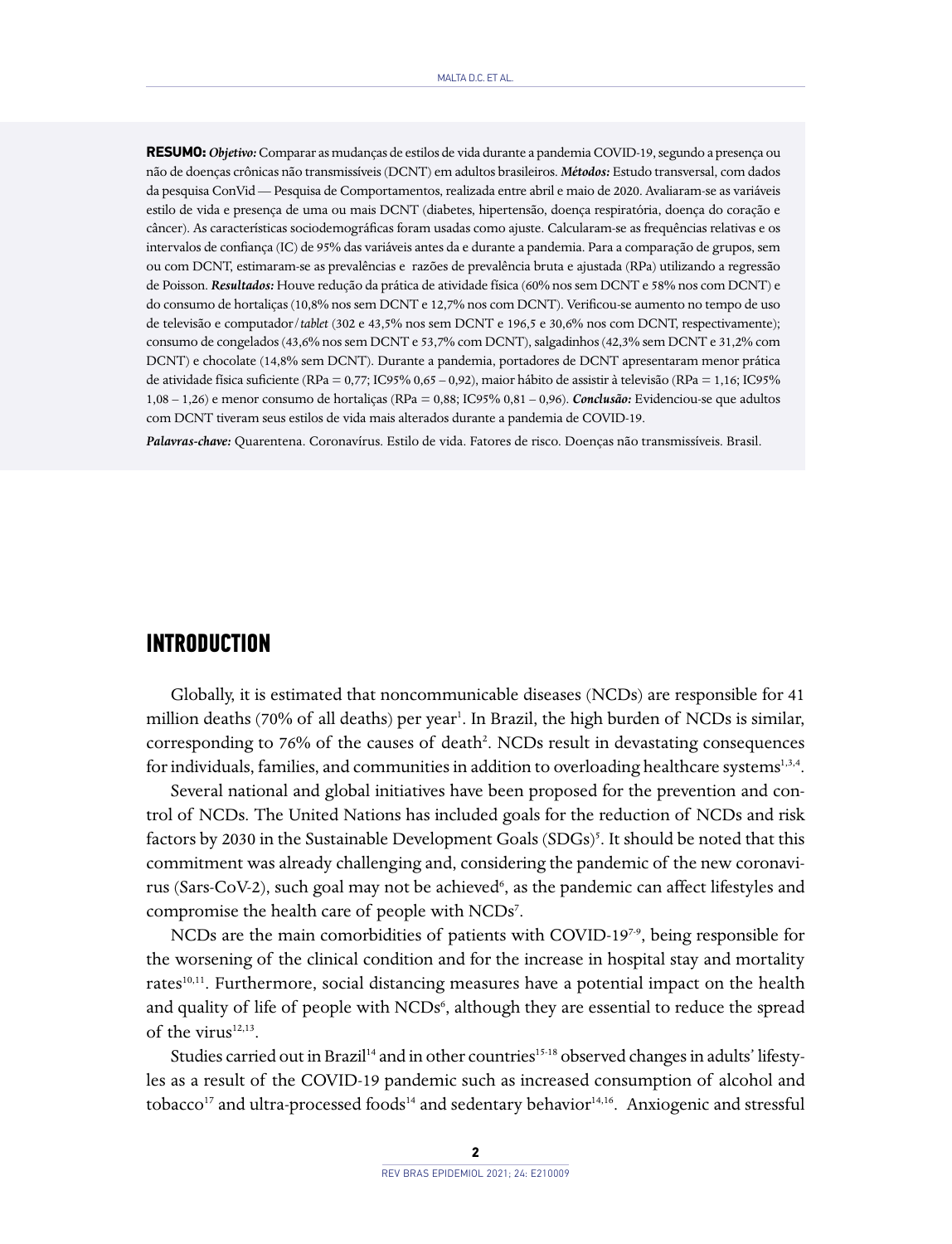situations, such as job loss, unsafe work situations, and reduced income, can worsen health behaviors such as increased consumption of tobacco and alcohol<sup>15-18</sup>.

Within the context of NCDs, in view of the high burden and transcendence of chronic conditions, the scenario imposed by the COVID-19 pandemic reinforces the importance in prioritizing a comprehensive approach to the population's health, of disease surveillance and care actions during and after the pandemic<sup>18</sup>. The health crisis caused changes in the forms of care in the health system<sup>19</sup>, which culminated in lack of medication, difficulties in accessing services<sup>19-21</sup> and increase in risk factors for NCDs<sup>14</sup>.

Therefore, considering the need to monitor the health status and behaviors of patients with NCDs, especially in the context of the COVID-19 pandemic, it is relevant to investigate whether changes in lifestyle have occurred among this population, as there are scarce studies addressing this topic in the Brazilian context. Thus, this investigation aimed to compare lifestyle changes in Brazilian adults during the COVID-19 pandemic, according to the presence or absence of NCDs.

#### **METHODS**

This is a cross-sectional study, which used data from *ConVid – Pesquisa de Comportamentos*  (Behavior Survey), a virtual health survey carried out during the COVID-19 pandemic to assess changes that have occurred in the lives of Brazilian adults<sup>22</sup>. The questionnaire<sup>22</sup> addressed sociodemographic characteristics, adherence to measures of social restriction, economic losses, chronic diseases, changes in lifestyles and mood, among other topics.

Data collection was carried out between April and May 2020. Participants were invited to participate in the research through a chain sampling process<sup>23</sup>. In the first stage, the involved researchers chose a total of 200 other researchers from different states in Brazil and, additionally, each one of them selected 20 people from their respective social networks. People chosen in the first stage invited at least 12 people from their own social networks, following the stratification by sex, age group (18–39; 40–59;  $\geq$  60 years) and education level (some high school or less; high school or more). Each guest was asked to invite at least three other people from their social networks. With this process, the final sample consisted of 45,160 individuals. Post-stratification weights were used based on data from the National Household Sample Survey (PNAD) –  $2019^{24,25}$  to obtain the same distribution of the Brazilian population per Federation Unit, sex, age group, ethnicity/skin color, and education level.

The study is a partnership between researchers from Fundação Oswaldo Cruz, Universidade Federal de Minas Gerais, and Universidade Estadual de Campinas. Participants filled out the informed consent form and all responses were anonymous. The research was approved by the National Research Ethics Committee (opinion number: 3.980.277).

In this study, the variable "having one or more NCDs" was assessed by the question: "Has any doctor ever diagnosed you with any of these diseases (diabetes, hypertension, respiratory disease, heart disease, cancer)?"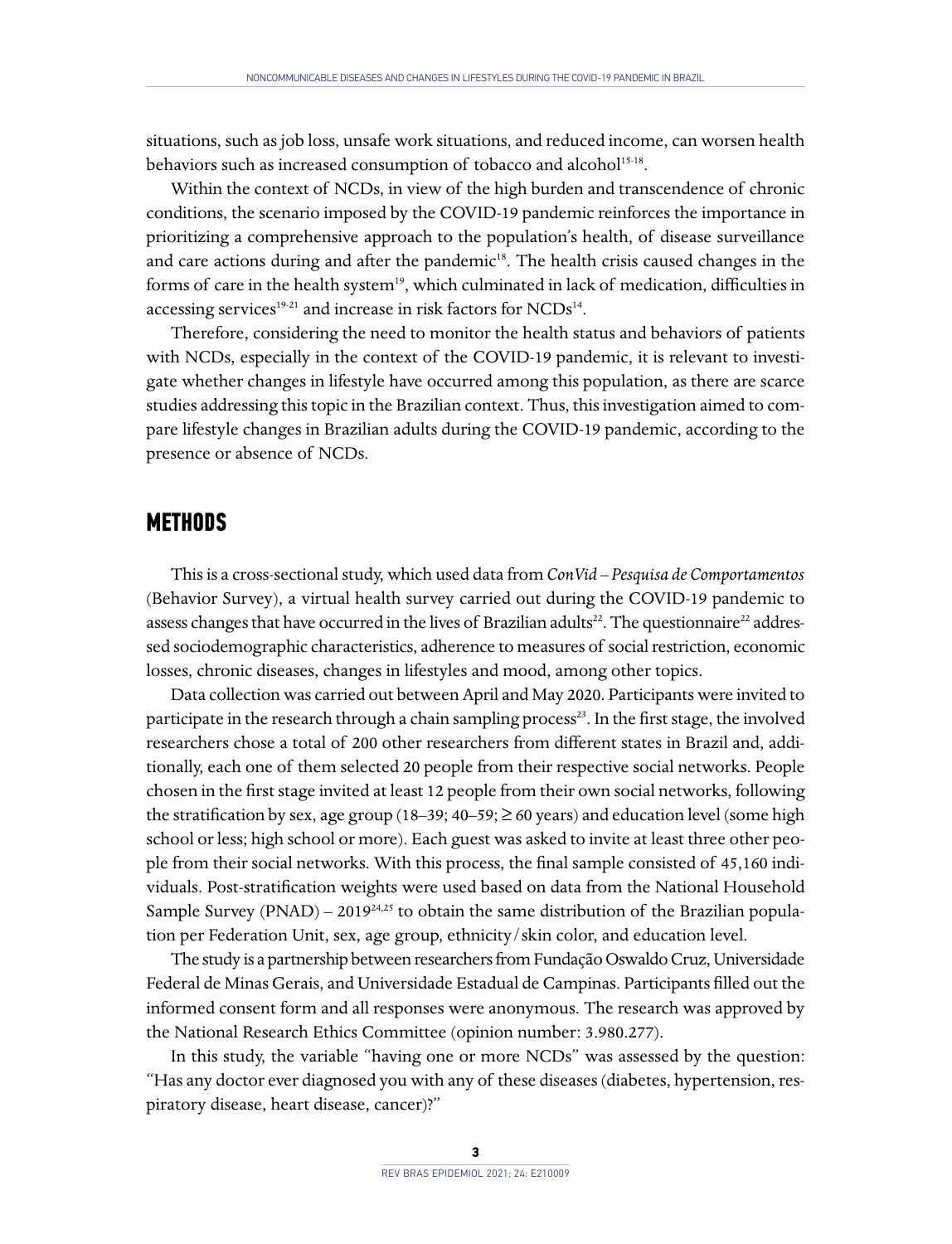The following variables, related to lifestyle before and during the pandemic, were analyzed.

- **•** Physical activity (PA), assessed by the following questions: "Before the pandemic, how many days a week did you do any type of physical exercise or sport?"; "During the pandemic, how many days a week have you been doing/did you do physical exercise or sport?" The answers to these questions were: a) less than one day a week; b) one to two days; c) three to four days; and d) five or more days. "Before the pandemic, how long did this activity last?"; "During the pandemic, how long has this activity been lasting/did this activity last?" The response options were: a) less than 30 minutes; b) 30 to 45 minutes; c) 46 to 60 minutes; and d) an hour or more. Individuals who reported at least 150 minutes of PA per week were considered sufficiently active<sup>26</sup>.
- **•** Sedentary behavior was assessed by time spent watching television and on screens of computer/tablet. As for the time spent watching television, the questions were: "Before the pandemic, how many hours a day did you watch television?"; "During the pandemic, how many hours a day have you been watching/did you watch television?" The answer options were: a) did not watch television; b) less than 1 hour; c) between 1 hour and less than 2 hours; d) between 2 hours and less than 3 hours; e) between 3 hours and less than 4 hours; f) between 4 hours and less than 5 hours; g) between 5 hours and less than 6 hours; and h) 6 hours or more. For computer/tablet use, the questions were: "Before the pandemic, how many hours a day did you use to use a computer or tablet?"; "During the pandemic, how many hours a day have you been using your computer or tablet?" This was an open-ended question, and the respondent indicated the number in hours. Both indicators were classified using the cut-off point of 4 hours/ $day^{27}$ .
- **•** Consumption of healthy (greens or vegetables, fruits and beans) and unhealthy foods (frozen pizza or frozen lasagna or other frozen meals; packaged snacks; processed meats chocolates and sweets) were assessed by indicating the consumption of these foods according to the following question: "Usually, before the pandemic, how many days a week did you use to eat these foods?" and "During the pandemic, how many days a week have you been eating/did you use to eat these foods?" The response options were: a) five days or more; b) two to four days; c) one day or less. For healthy foods, consumption on five or more days a week was considered adequate<sup>28</sup>. For unhealthy foods, the frequency of two or more days a week was considered inadequate, as the consumption of these foods is not indiscriminately recommended<sup>29</sup>;
- **•** Increased consumption of alcoholic beverages was analyzed by the question: "During the pandemic, how have you been consuming/did you consume alcoholic beverages?" The response options were: a) I continued drinking with the same frequency as before; b) I am drinking more; c) I am drinking less; and d) I had stopped drinking, but I started again. The alternatives "b" and "d" were considered as an increase in the consumption of alcoholic beverages, and "a" and "c" were categorized as "no increase."
- **•** Increase in cigarette consumption was assessed by the questions: "Are you a smoker?" and, if so: "Before the pandemic, on average, how many cigarettes did you use to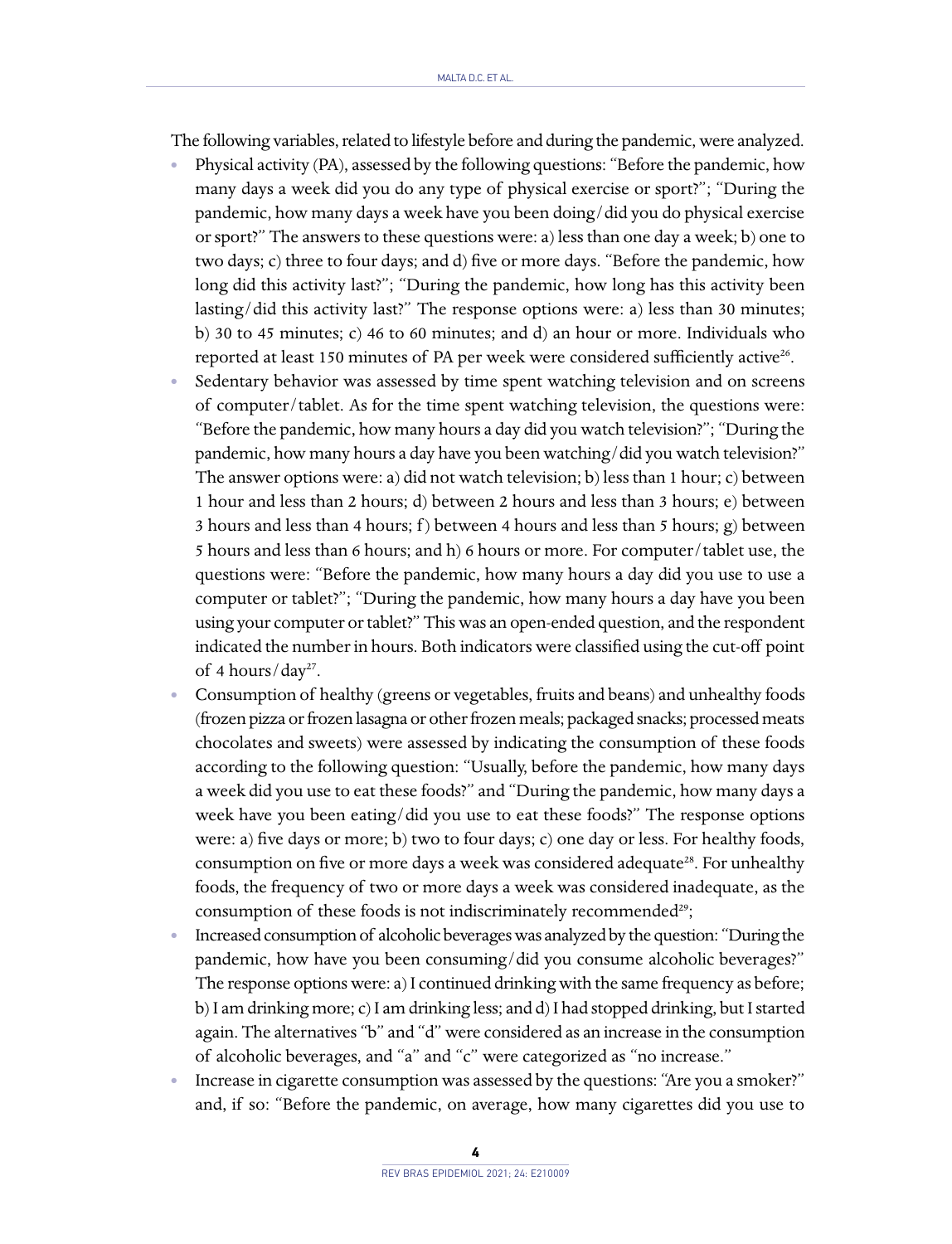smoke per day?" and "During the pandemic, on average, how many cigarettes have you been smoking/did you smoke per day?" The answer options were: a) I did not smoke cigarettes; b) less than one per day; c) one to nine cigarettes; d) 10 to 19 cigarettes; e) 20 to 29 cigarettes; f) 30 to 39 cigarettes; g) 40 or more cigarettes. To assess the number of cigarettes, the midpoint of the response category was used and the difference between the two moments was calculated. The positive difference was considered an increase in cigarette consumption.

Initially, a descriptive analysis of the lifestyle variables was performed before and during the pandemic by calculating relative frequencies and 95% confidence intervals (95%CI), followed by the calculation of the percentage of behavioral change during the pandemic. Statistically significant differences were identified by the non-overlapping of the 95%CI of the prevalence values in question.

The two population groups (those with one or more NCDs and those without NCDs) were also compared in relation to lifestyles during the pandemic by calculating the prevalence and the crude and adjusted prevalence ratio (PR) by sex (men and women), age group (18 to 39; 40 to 59;  $\geq$  60 years), and education level (elementary school or less; high school; higher education or more), and respective 95%CI.

The Poisson regression with robust variance was applied. The Software for Statistics and Data Science (Stata) version 14 was used to process the information, using the survey module, which considers the post-stratification weights.

## **RESULTS**

A total of 45,161 individuals were evaluated, being: 53.6% (95%CI 52 – 55) women; 45.7% (95%CI 44.3 – 47.1) aged between 18 and 39 years; and 72.4% (95%CI 71.3 – 73.5) with high school education level (data not shown).

The prevalence of hypertension, diabetes, respiratory disease, heart disease, and cancer was 19.3% (95%CI 18.2 – 20.4); 7.2% (95%CI 6.5 – 8); 11.3% (95%CI 10.4 – 12.2); 4.3% (95%CI  $3.7 - 5$ ); and  $2.4$  (95%CI 2.1 – 2.9), respectively (Figure 1A). The prevalence of one or more NCDs was 33.9% (95%CI 32.5 – 35.3), being higher with increasing age (38.3%; 95%CI 36 – 40.6 between 40 and 59 years; and 58.6%; 95%CI 55.3 – 61.9 for those aged 60 years and older) and among those with lower education level (39.3%; 95%CI 34.4 – 44.5), with no differences according to sex (Figure 1B).

Table 1 shows the prevalence and the percentage (%) of changes in the PA and food consumption indicators before and during the pandemic according to the presence of NCDs. There was a 60% reduction in PA in groups without NCDs, and 58% in those with NCDs. The increase in time spent watching television and using computer/tablet was 302 and 43.5%, respectively, in the group without NCDs; and 196.5 and 30.6% in those with NCDs.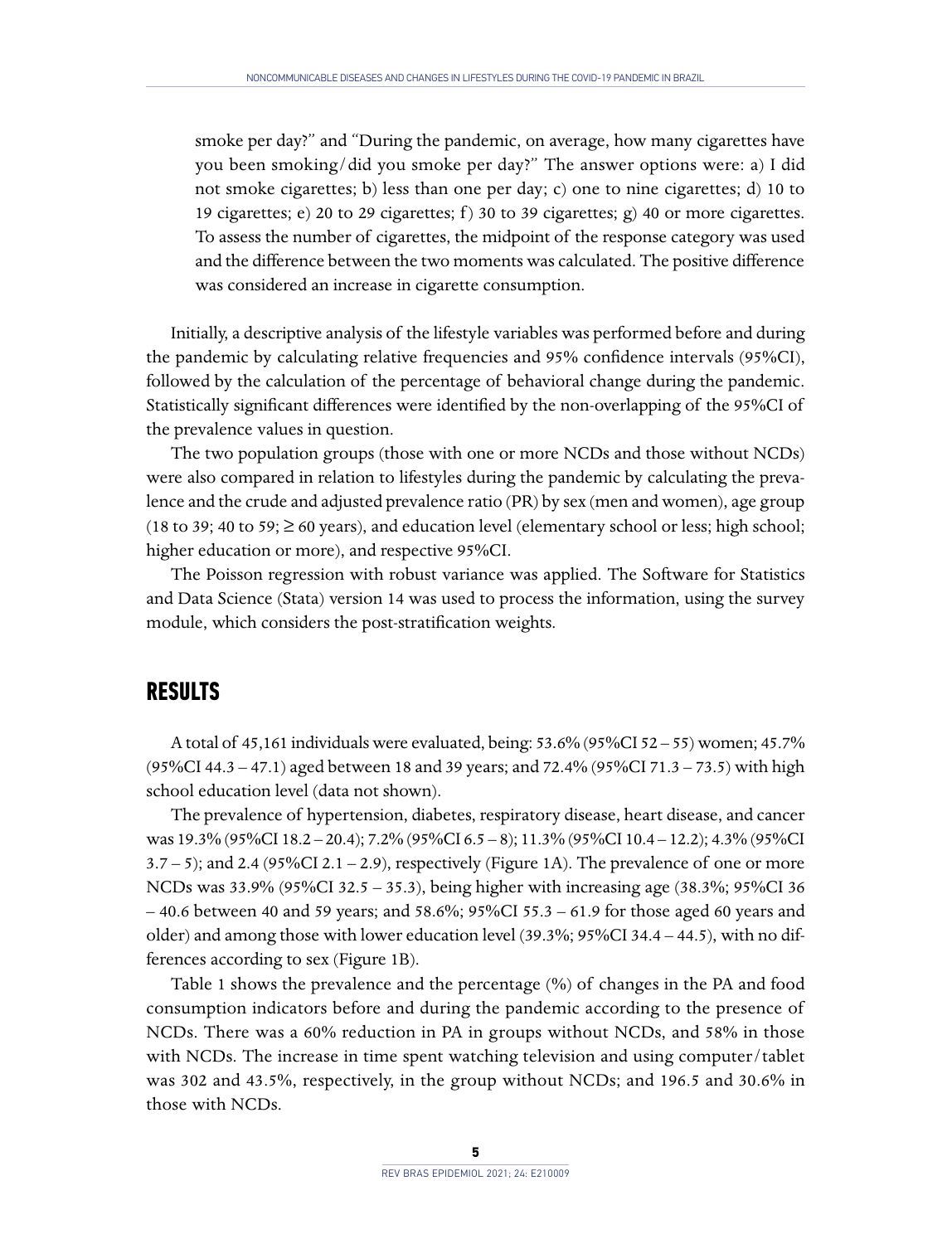

NCDs: noncommunicable diseases; 95%CI: 95% confidence interval.

Figure 1. Self-reported prevalence of (A) one or more noncommunicable diseases and (B) having one or more NCDs according to sociodemographic characteristics. Convid – Pesquisa de Comportamentos, Brazil, 2020.

Regarding the consumption of healthy foods, in the population without NCDs, the consumption of vegetables decreased by 10.8% and that of fruits by 3.5%; and, in those with NCDs, it decreased by 12.7% and increased by 37.4%, respectively. It is noteworthy that the reduction in fruit consumption was not significant in both groups. Regarding the consumption of unhealthy foods, in the population without NCDs, the consumption of frozen meals increased 43.6%; of snacks, 42.3%; of chocolate, 14.8%; and of processed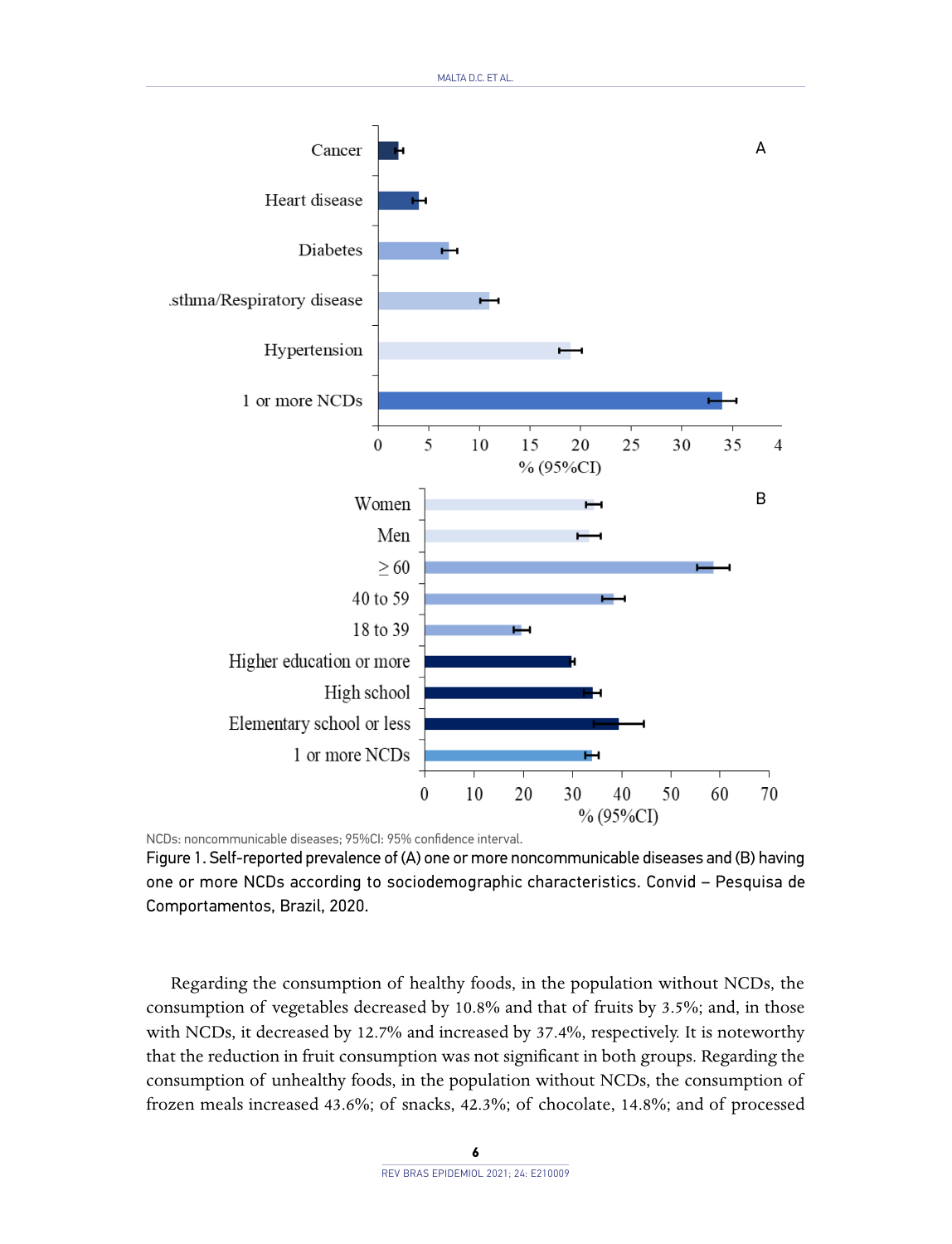Table 1. Prevalence and percentage of changes in lifestyle before and during the pandemic, according to the presence of one or more noncommunicable diseases. Convid – Pesquisa de Comportamentos, Brazil, 2020.

| <b>Variables</b>                                    | No NCDs<br>$%$ of   |                                | 1 or more NCDs       | $%$ of    |
|-----------------------------------------------------|---------------------|--------------------------------|----------------------|-----------|
|                                                     | % (CI95%)           | change                         | % (CI95%)            | change    |
| Sufficient physical activity before                 | $32.3(30.6 - 34.0)$ |                                | $25.8(23.8 - 28.1)$  | $-58.0*$  |
| Sufficient physical activity during                 | $12.7(11.6 - 13.8)$ | $-60*$                         | $10.8(9.3 - 12.4)$   |           |
| Television $\geq 4$ hours/day before                | $8.7(7.7 - 9.7)$    |                                | $14.4(12.6 - 16.3)$  |           |
| Television $\geq 4$ hours/day during                | $35.1(33.4 - 36.8)$ | $+302*$<br>$42.7(40.3 - 45.2)$ |                      | $+196.5*$ |
| Computer/tablet $\geq 4$ hours/day<br>before        | $44.8(43.1 - 44.6)$ | $+43.5*$                       | $41.8(39.4 - 44.3)$  | $+30.6$   |
| Computer/tablet $\geq 4$ hours/day<br>during        | $64.3(62.5 - 66.0)$ |                                | $54.6(52.01 - 57.1)$ |           |
| Adequate consumption of<br>vegetables before        | $37.0(35.3 - 38.6)$ |                                | $37.8(35.6 - 40.1)$  | $-12.7*$  |
| Adequate consumption of<br>vegetables during        | $33.0(31.4 - 34.6)$ | $-10.8*$                       | $33.0(30.9 - 35.2)$  |           |
| Adequate consumption of fruits<br>before            | $31.5(28.9 - 33.2)$ | $-3.5$                         | $25.4(33.1 - 37.7)$  | $+37.4$   |
| Adequate consumption of fruits<br>during            | 30.4 (28.8 – 32.0)  |                                | $34.9(32.6 - 37.3)$  |           |
| Inadequate consumption of frozen<br>meals before    | $11.0(9.5 - 12.6)$  | $+43.6*$                       | $8.0(6.9 - 9.3)$     | $+53.7*$  |
| Inadequate consumption of frozen<br>meals during    | $15.8(14.3 - 17.5)$ |                                | $12.3(10.8 - 14.0)$  |           |
| Inadequate consumption of<br>snacks before          | $10.4(9.2 - 11.7)$  | $+42.30*$                      | $7.7(6.5 - 8.8)$     | $+31.2*$  |
| Inadequate consumption of<br>snacks during          | $14.8(13.4 - 16.3)$ |                                | $10.1 (8.9 - 11.5)$  |           |
| Inadequate consumption of<br>chocolates before      | $43.1(41.4 - 44.9)$ | $+14.8*$                       | $37.6(35.3 - 40.0)$  | $+12.5$   |
| Inadequate consumption of<br>chocolates during      | $49.5(47.7 - 51.4)$ |                                | $42.3(39.9 - 44.7)$  |           |
| Inadequate consumption of<br>processed meats before | $41.6(39.8 - 43.4)$ |                                | $39.7(37.4 - 42.2)$  | -6        |
| Inadequate consumption of<br>processed meats during | $41.9(40.1 - 43.8)$ | $+0.72$                        | $37.3(34.9 - 39.7)$  |           |

\*Significant difference (without overlapping confidence intervals); NCDs: noncommunicable diseases; 95%CI: 95% confidence interval; -: reduction; +: increase.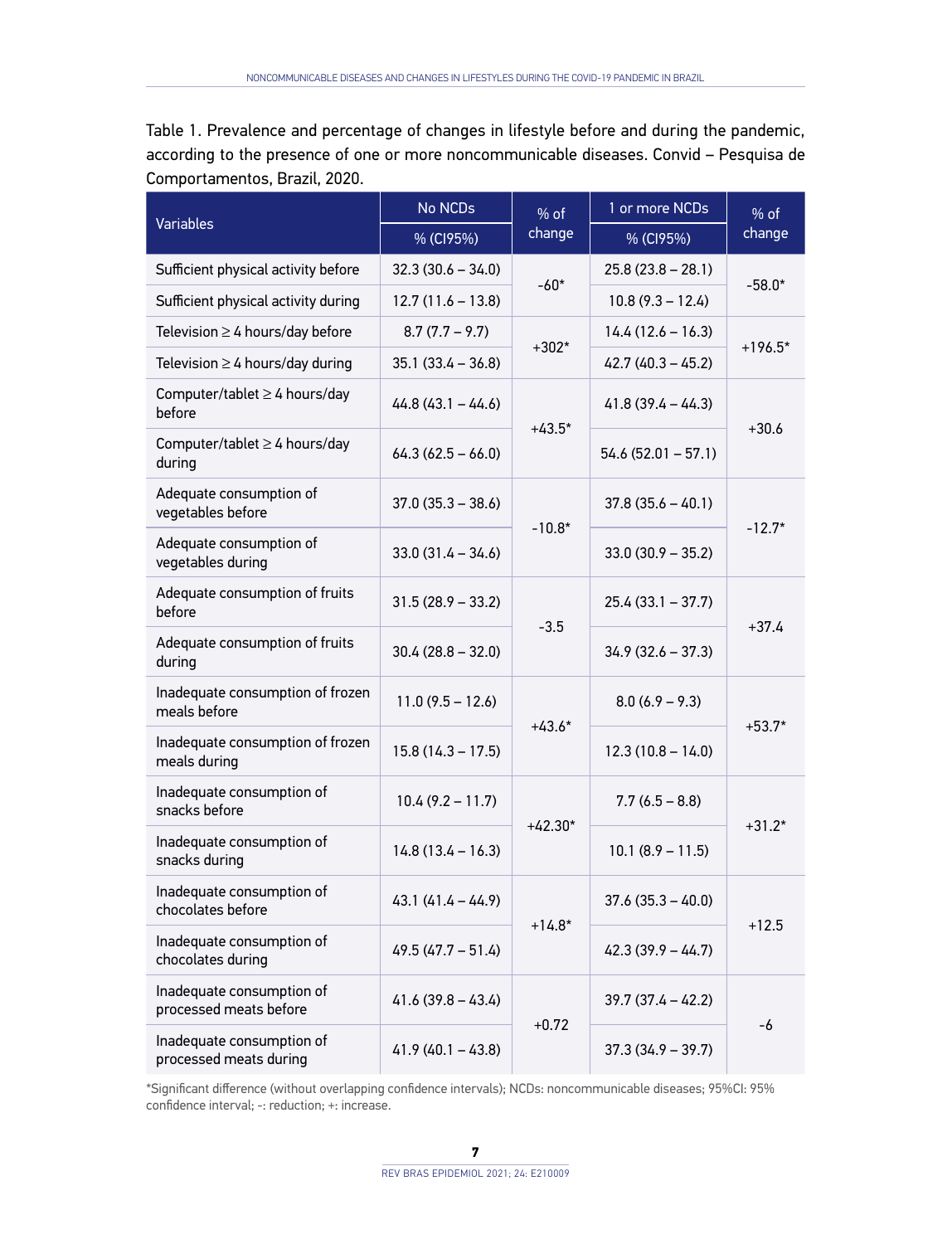meats, 0.72%. There were statistically significant differences in all foods, except processed meats. For people with NCDs, the increase in the consumption of frozen meals, snacks, and chocolates was 53.7, 31.2, and 12.5%, and the reduction was 6% for processed meats; however, the change was not significant for consumption of processed meats and chocolates (Table 1).

Table 2 shows the prevalence and crude and adjusted (PRadj) prevalence ratio of PA, sedentary behaviors, and eating habits during the pandemic, among the population with and

Table 2. Prevalence and crude and adjusted prevalence ratio of physical activity, sedentary behaviors, eating habits, increased consumption of alcohol and cigarettes during the pandemic, according to the presence of one or more noncommunicable diseases. Convid – Pesquisa de Comportamentos, Brazil, 2020.

| <b>Variables</b><br>during the pandemic | <b>No NCDs</b><br>% (CI95%) | 1 or more<br><b>NCDs</b><br>% (CI95%) | Crude PR<br>% (CI95%) | Adjusted PR*<br>% (CI95%) |
|-----------------------------------------|-----------------------------|---------------------------------------|-----------------------|---------------------------|
| Sufficient physical activity            | 12.7                        | 10.8                                  | 0.85                  | 0.77                      |
|                                         | $(11.6 - 13.8)$             | $(9.3 - 12.4)$                        | $(0.72 - 1.00)$       | $(0.65 - 0.92)$           |
| Television $> 4$ hours/day              | 35.1                        | 42.7                                  | 1.22                  | 1.16                      |
|                                         | $(33.4 - 36.8)$             | $(40.3 - 45.2)$                       | $(1.13 - 1.31)$       | $(1.08 - 1.26)$           |
| Use of computer/tablet $> 4$            | 64.3                        | 54.6                                  | 0.85                  | 0.96                      |
| hours/day                               | $(62.5 - 66.0)$             | $(52.01 - 57.1)$                      | $(0.80 - 0.89)$       | $(0.90 - 1.00)$           |
| Adequate consumption of                 | 33.0                        | 33.0                                  | 0.99                  | 0.88                      |
| vegetables                              | $(31.4 - 34.6)$             | $(30.9 - 35.2)$                       | $(0.92 - 1.1)$        | $(0.81 - 0.96)$           |
| Adequate consumption of                 | 30.4                        | 34.9                                  | 1.14                  | 0.91                      |
| fruits                                  | $(28.8 - 32.0)$             | $(32.6 - 37.3)$                       | $(1.05 - 1.25)$       | $(0.84 - 1.00)$           |
| Inadequate consumption of               | 15.8                        | 12.3                                  | 0.78                  | 0.98                      |
| frozen meals                            | $(14.3 - 17.5)$             | $(10.8 - 14.0)$                       | $(0.66 - 0.92)$       | $(0.84 - 1.15)$           |
| Inadequate consumption of               | 14.8                        | 10.1                                  | 0.68                  | 0.95                      |
| snacks                                  | $(13.4 - 16.3)$             | $(8.9 - 11.5)$                        | $(0.58 - 0.80)$       | $(0.81 - 1.12)$           |
| Inadequate consumption of               | 49.5                        | 42.3                                  | 0.85                  | 0.98                      |
| chocolates                              | $(47.7 - 51.4)$             | $(39.9 - 44.7)$                       | $(0.80 - 0.91)$       | $(0.91 - 1.05)$           |
| Inadequate consumption of               | 41.9                        | 37.3                                  | 0.89                  | 1.04                      |
| processed meats                         | $(40.1 - 43.8)$             | $(34.9 - 39.7)$                       | $(0.82 - 0.96)$       | $(0.97 - 1.13)$           |
| Increased consumption of                | 18.9                        | 15.1                                  | 0.80                  | 0.94                      |
| alcoholic beverages                     | $(17.3 - 20.6)$             | $(13.3 - 17.2)$                       | $(0.69 - 0.94)$       | $(0.81 - 1.10)$           |
| Increased number of                     | 33.7                        | 34.8                                  | 1.03                  | 1.08                      |
| cigarettes                              | $(29.1 - 38.6)$             | $(28.9 - 41.2)$                       | $(0.82 - 1.30)$       | $(0.87 - 1.34)$           |

\*PR adjusted for sex, age group, and education level; NCDs: noncommunicable diseases; 95%CI: 95% confidence interval.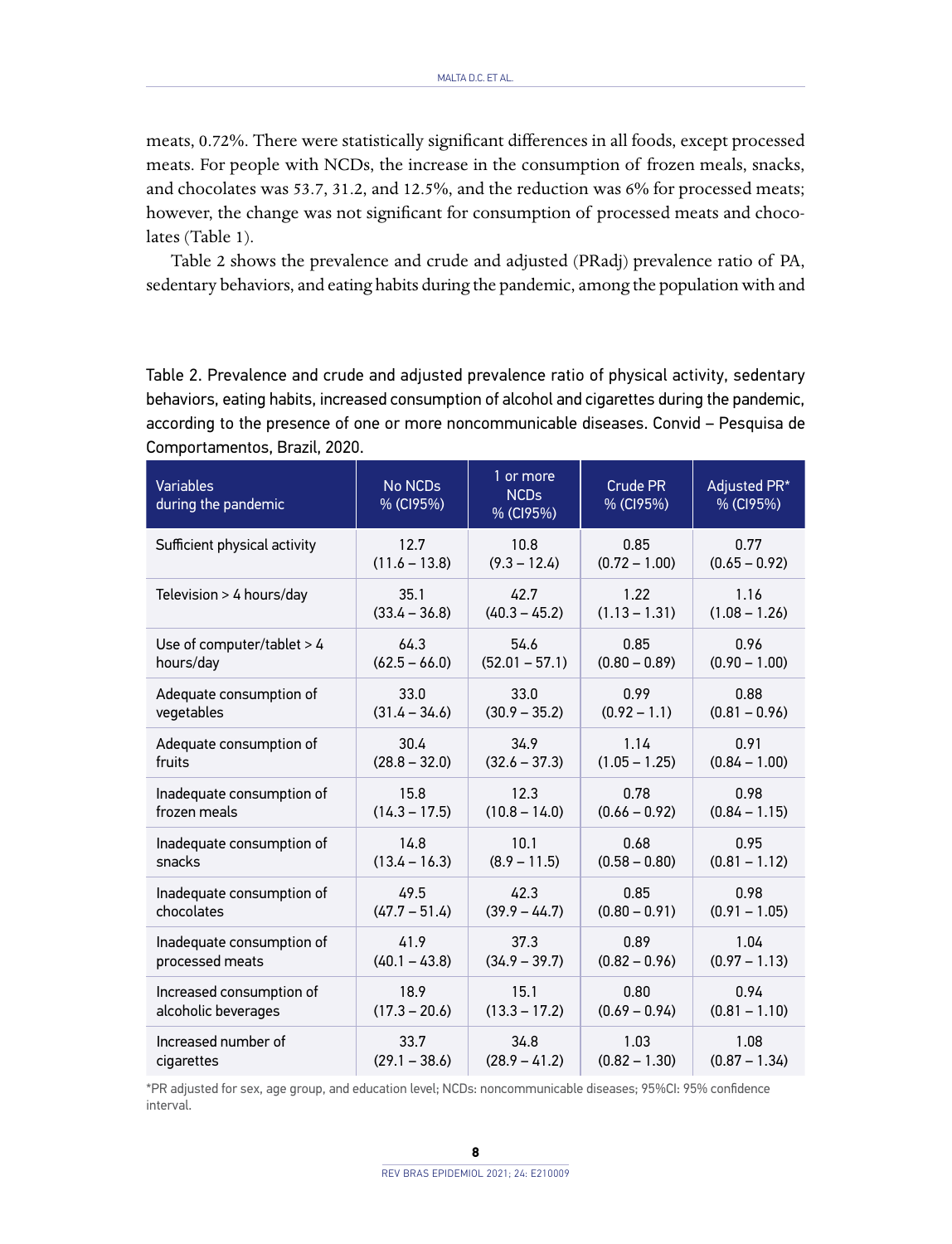without one or more NCDs. It was verified that, during the pandemic, people with one or more NCDs were less active (PRadj =  $0.77$ ; 95%CI  $0.65 - 0.92$ ) and had greater habit of watching television for 4 hours or more/day (PRadj =  $1.16$ ; 95%CI 1.08 – 1.26). The time spent using the computer/tablet did not differ between groups (PRadj =  $0.96$ ; 95%CI 0.90 – 1).

As for the consumption of healthy and unhealthy foods, it was observed that, during the pandemic, people with NCDs reported inadequate intake of vegetables (PRadj = 0.88; 95%CI 0.81 – 0.96). In addition, people with NCDs had a lower prevalence for the consumption of unhealthy foods, but there were no significant differences after adjusting for age, education level, and sex (Table 2).

In Table 2, when analyzing the increase in consumption of alcoholic beverages and cigarettes during the pandemic according to the diagnosis of NCDs, it is evident that people with at least one NCD had a lower increase in the consumption of alcoholic beverages (15.1%; 95%CI 13.3 – 17.2) compared with those without NCDs (18.9%; 95%CI 17.3 – 20.6). Nevertheless, when the analyses were adjusted, there was no difference between groups. The increase in cigarette consumption was 34.8% (95%CI 28.9 – 41.2) among people with NCDs and 33.7% (95%CI 29.1 – 38.6) among those who did not report NCDs, but without statistically significant differences between groups (Table 2).

#### **DISCUSSION**

The study indicated there were changes in the lifestyles of the population with and without NCDs after the pandemic such as reduced PA and increased sedentary time, reduced consumption of vegetables and increased consumption of ultra-processed foods – such as frozen meals and snacks. When analyzing the prevalence of lifestyles during the pandemic between the two groups, it was observed that people with NCDs were less active, had inadequate consumption of vegetables, and spent more sedentary time watching television. Regarding the consumption of tobacco, alcohol, fruits, and unhealthy foods, there was no difference between groups.

The National Survey of Health (PNS)<sup>30</sup> found similar self-reported prevalence of arterial hypertension (21.4%), diabetes (6.2%), asthma (4.4%), heart disease (4.8%), and cancer (1.8%). The prevalence of one or more NCDs was higher (45.1%); however, the list of NCDs evaluated was more extensive, containing thirteen. In addition, higher prevalence of NCDs was observed with increasing age and low education level $30$ . Chronic conditions are known to affect social groups with greater deprivation and more vulnerable to social determinants<sup>31</sup>. Consequently, including NCDs in a scenario of social and economic inequalities individually exacerbates the adverse effects of each disease, as COVID-19, being considered a syndemic, has systemic effects and increases inequities<sup>32</sup>. Furthermore, when addressing COVID-19, attention should also be given to NCDs and their risk factors such as hypertension, obesity, diabetes, chronic cardiovascular and respiratory diseases, and cancer<sup>32</sup>.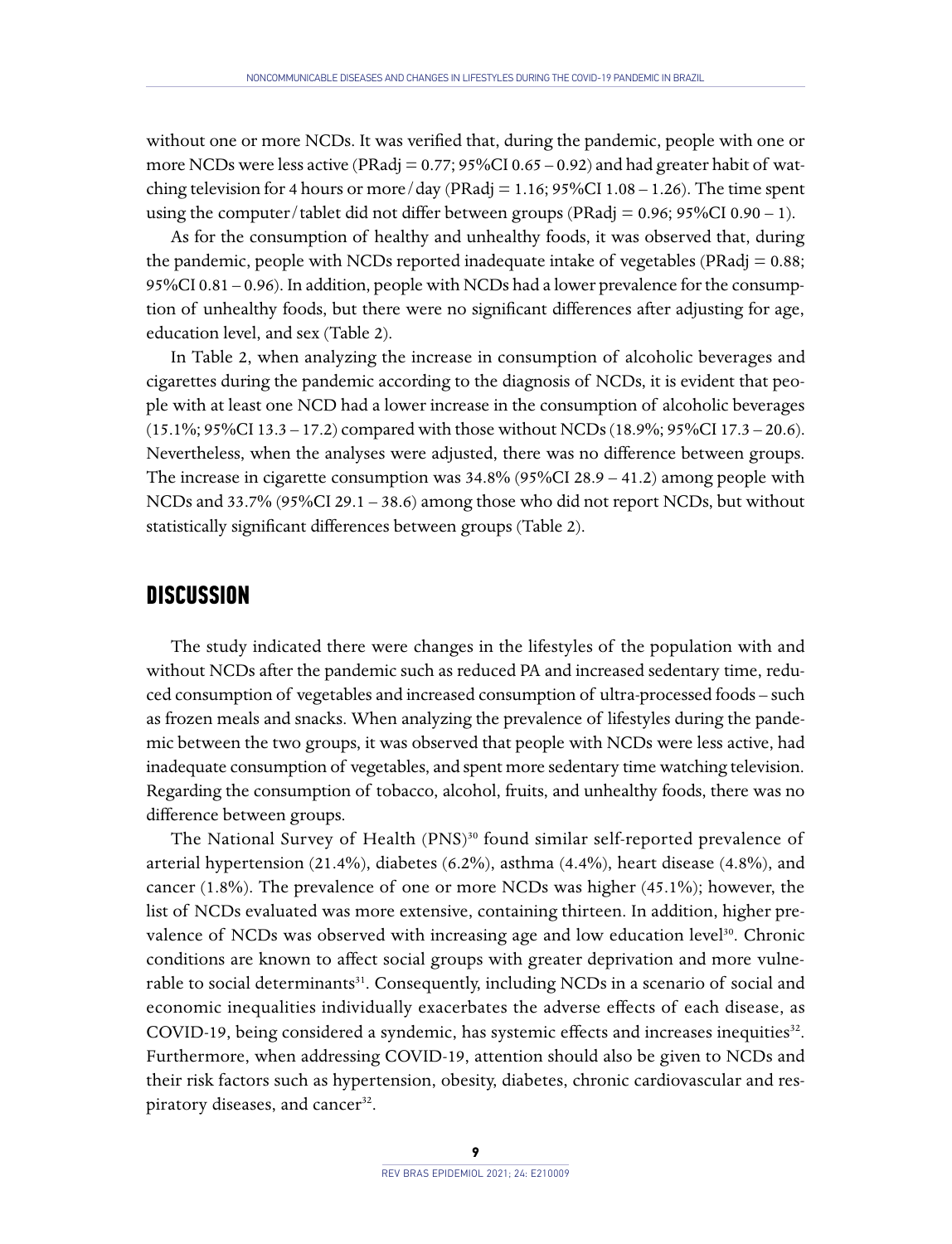The worsening of lifestyles during the pandemic observed in this study was also identified in other surveys<sup>20,21,33,34</sup>. Such changes may impact the quality of life and health of the population, resulting in an epidemic of preventable deaths among people affected with  $NCDs<sup>19</sup>$ . Hence, it is essential to implement a health promotion agenda<sup>35</sup> and to strengthen primary health care in facing the impacts of the pandemic and in social distancing<sup>36</sup>, with emphasis on maintaining comprehensive follow-up actions for NCD patients, using telemonitoring and telehealth<sup>37</sup>.

This study identified that people with one or more NCDs had irregular practice of PA during the pandemic. It is noteworthy that PA is essential for the maintenance and promotion of health and quality of life<sup>38,39</sup>, and the recommendation is to maintain an active life<sup>40</sup>. The World Health Organization<sup>41</sup> encourages health professionals and managers to seek strategies to maintain active and healthy habits during the period of social distancing, especially for population groups considered at risk and, therefore, more vulnerable such as older adults and the population affected with  $NCDs^{9,40,42}$ .

The results indicate that the population with NCDs spent more time watching television during the pandemic. This fact is worrying, considering that a sedentary behavior has a detrimental effect on health, which can contribute to the onset and worsening of NCDs in addition to rapidly deteriorating cardiovascular health and causing premature deaths $43,44$ .

It has been discussed that social distancing implies changes in eating habits of the population in general, with reduced consumption of fruits and vegetables and increased consumption of frozen meals, snacks, and sweets. In Italy, 34.4% of individuals had their diet worsened during the pandemic<sup>34</sup>. In the United States of America, there was an increase in the volume of purchases in supermarkets, with a stock of ultra-processed foods with high energy density such as chips, popcorn, chocolate, and ice cream<sup>45,46</sup>.

People with NCDs showed lower consumption of vegetables and similar consumption of ultra-processed foods. These findings can be explained by the difficulty in supplying and replacing fresh and healthy food as well as by the ease of purchase and storage of ultra- -processed products<sup>47</sup>. A study carried out among diabetic patients in Brazil identified an important adherence to social distancing due to the perceived increased risk for COVID-19; however, this population reduced the use of healthcare services and there was a report of difficulty in purchasing foods<sup>20</sup>.

The increase in alcohol consumption during the COVID-19 pandemic, identified in this study, has also occurred in other contexts and has been attributed to psychological distress and financial difficulties<sup>33</sup>, in addition to greater physical availability and accessibility<sup>33,48</sup>. Although there were no differences between the population with and without NCDs after adjustment, the risk of this finding is emphasized, as alcohol can potentially worsen the clinical course of COVID-19 infection<sup>49</sup>, increasing the susceptibility to viral infection and aggravating the situation of people with  $NCDs^{50}$ .

Tobacco consumption increased in more than a third of smokers, with or without NCDs. Tobacco is an important risk factor for NCDs, both for cancer and respiratory diseases, being contraindicated in any situation $51$ . Still, there is evidence that smoking can aggravate the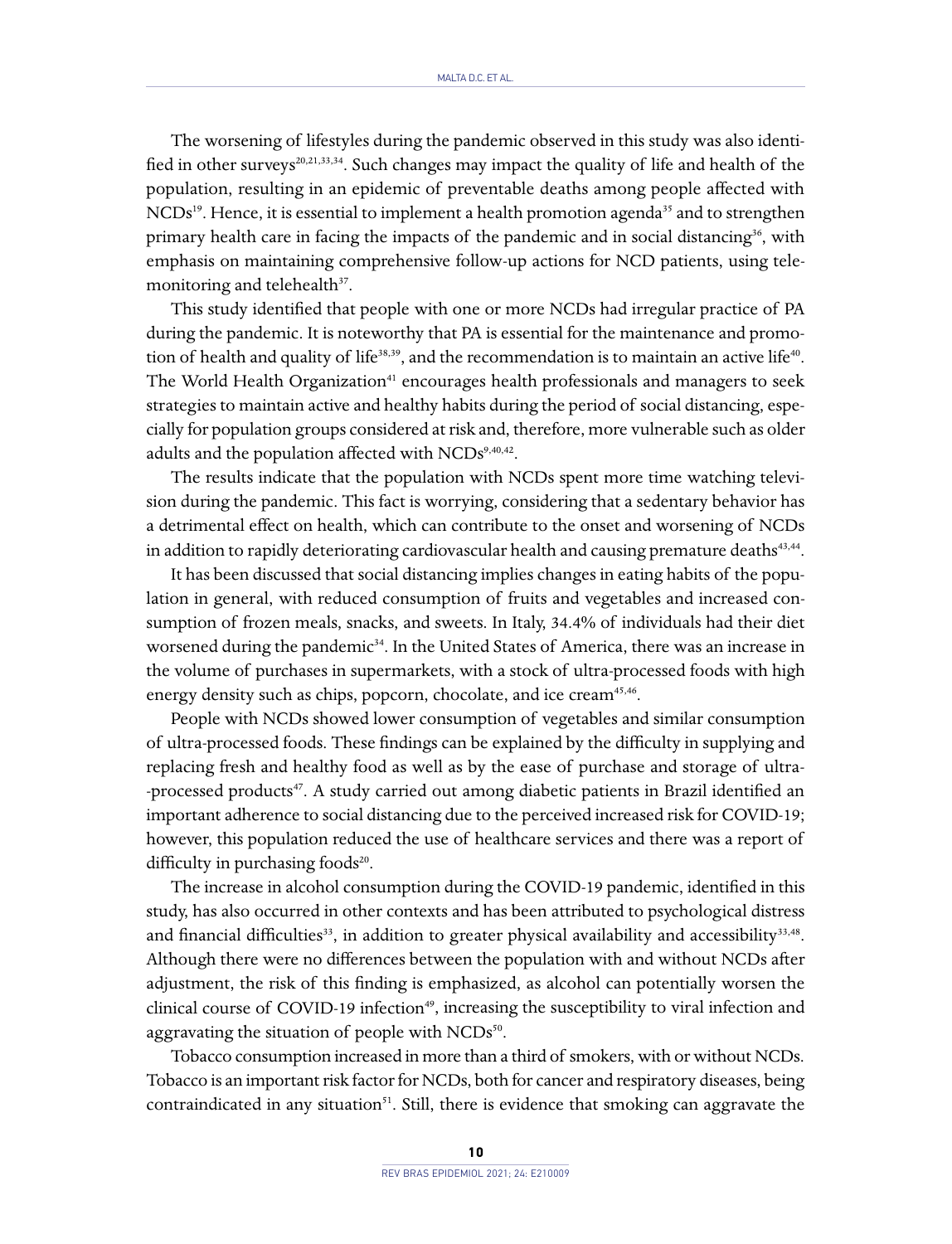course of COVID-1952,53. Among factors involved in the relation between smoking and this viral infection are the increase in angiotensin-converting enzyme 2 (ECA2) among smokers<sup>52,53</sup>, the increase in viral contamination by taking the cigarette to the mouth<sup>54</sup>, and the worsening in cardiorespiratory performance<sup>55</sup>.

In South Africa, in order to tackle smoking during the COVID-19 pandemic, the sale of tobacco and nicotine products has been banned, which should be understood as a double attempt to protect the population against COVID-19 and the avoidable burden of tobacco<sup>56</sup>. Therefore, advancing new regulatory measures $57$  and monitoring the actions of tobacco industries<sup>58</sup> should be a priority in government agendas, especially during pandemic periods, in order to save lives<sup>58</sup>.

It should be noted that the study showed a worsening of lifestyles, with these changes being even more intense in the adult population with NCDs. Thus, a scenario of worsened indicators can be predicted, including increased mortality from NCDs, which may compromise the achievement of global goals such as reducing premature mortality by 30% by 2030<sup>5</sup>.

In this context, it is worth highlighting the contemporaneity of intersectoral policies for the prevention and control of NCDs in response to COVID-19. Prevention measures concerning NCDs should not be interrupted. Healthcare services, especially primary health care, must adapt to this new reality in order to support and manage the increase in risks and to continue providing health care for NCDs patients. Professionals in the field must be involved in planning strategies to respond to COVID-19, in such a way they can guarantee the right to health. Nevertheless, specific recommendations should be nationally and locally made available for patients with NCDs, their families, and their caregivers<sup>32</sup>. Furthermore, the COVID-19 pandemic and the NCD epidemic show the urgency in advancing stricter regulatory measures for tobacco, alcohol, and unhealthy food, promoting PA, and strengthening health systems during and after the pandemic<sup>1</sup>.

Among the limitations of the study, it is pointed out the fact that data were collected through the Web, which may not reach all population strata, considering that not everyone has access to this means of communication, which may lead to under- or overestimation of proportion of indicators. This limitation was minimized by sample calibration by applying post-stratification weights. Another issue refers to the fact that the questions are self-reported, and may be subject to memory bias. The fact that data collection took place at the beginning of the pandemic ( $3<sup>rd</sup>$  month) may be subject to situational changes throughout the temporal evolution of the pandemic.

All in all, our findings suggest that adults with NCDs had their lifestyles more altered due to reduced PA, increased sedentary lifestyle, reduced consumption of healthy foods, and increased consumption of ultra-processed foods. Within this context, it is imperative to adopt public policies that foment health promotion actions as well as regulatory measures for the protection and prevention of NCDs and the expansion of primary health care for patients with NCDs. If urgent measures are not taken, there is a risk of not achieving the goals of Agenda 2030 – SDG concerning the reduction of NCDs.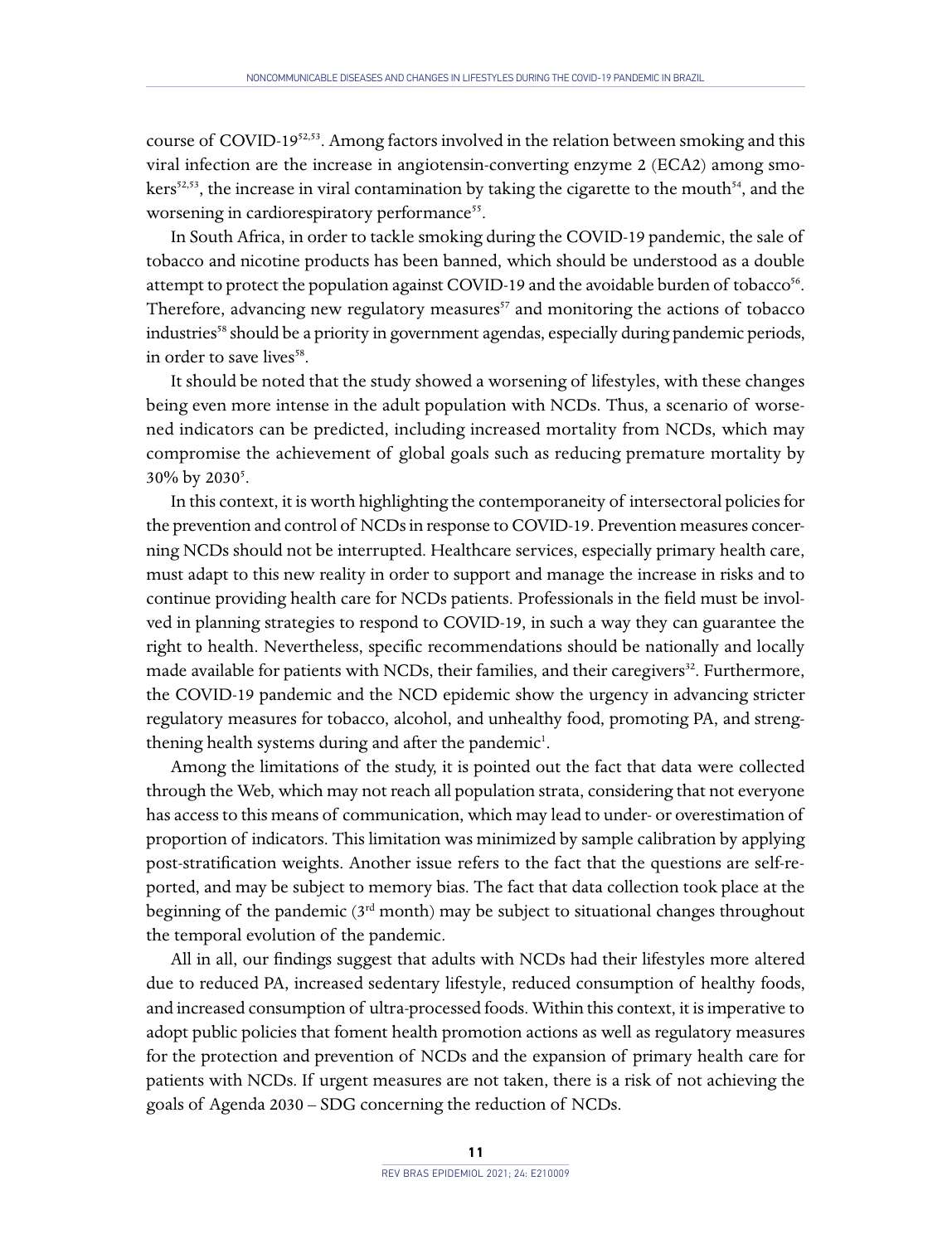### **ACKNOWLEDGEMENTS**

Malta DC, Barros MBA, and Szwarcwald CL would like to thank the National Council for Scientific and Technological Development (CNPq), which financed the research productivity grant. Prates EJS would like to thank the National Health Fund of the Brazilian Ministry of Health for the research grant. Sá ACMGN would like to thank the Coordination for the Improvement of Higher Education Personnel (CAPES) for the doctoral scholarship.

#### **REFERENCES**

- **1.** World Health Organization. Noncommunicable Diseases Progress Monitor 2020. Geneva: World Health Organization; 2020.
- **2.** Malta DC, França E, Abreu DMX, Perillo RD, Salmen MC, Teixeira R, et al. Mortality due to noncommunicable diseases in the Brazil, 1990 to 2015, according to estimates from the Global Burden of Disease study. São Paulo Med J 2017; 135(3): 213-21. <https://doi.org/10.1590/1516-3180.2016.0330050117>
- **3.** World Health Organization. World health statistics 2018: monitoring health for the SDGs, sustainable development goals. Geneva: World Health Organization; 2019.
- **4.** Malta DC, Duncan BB, Schmidt MI, Teixeira R, Ribeiro ALP, Felisbino-Mendes MC, et al. Trends in mortality due to non-communicable diseases in the Brazilian adult population: national and subnational estimates and projections for 2030. Popul Health Metrics 2020; 18(Supl. 1): 16. [https://doi.org/10.1186/](https://doi.org/10.1186/s12963-020-00216-1) [s12963-020-00216-1](https://doi.org/10.1186/s12963-020-00216-1)
- **5.** United Nations. Transforming our world: the 2030 Agenda for Sustainable Development [Internet]. 2016 [access on Oct. 11, 2020]. Available from: [https://sustainabledevelopment.un.org/post2015/](https://sustainabledevelopment.un.org/post2015/transformingourworld) [transformingourworld](https://sustainabledevelopment.un.org/post2015/transformingourworld)
- **6.** World Health Organization. The impact of the COVID-19 pandemic on noncommunicable disease resources and services: results of a rapid assessment. Geneva: World Health Organization; 2020.
- **7.** The Lancet. COVID-19: a new lens for noncommunicable diseases. Lancet 2020; 396(10252): 649. [https://doi.org/10.1016/S0140-6736\(20\)31856-0](https://doi.org/10.1016/S0140-6736(20)31856-0)
- **8.** Clark A, Jit M, Warren-Gash C, Guthrie B, Wang HHX, Mercer SW, et al. Global, regional, and national estimates of the population at increased risk of severe COVID-19 due to underlying health conditions in 2020: a modelling study. Lancet Global Health

2020; 8(8): E1003-17. [https://doi.org/10.1016/](https://doi.org/10.1016/S2214-109X(20)30264-3) [S2214-109X\(20\)30264-3](https://doi.org/10.1016/S2214-109X(20)30264-3)

- **9.** Azarpazhooh MR, Morovatdar N, Avan A, Phan TG, Divani AA, Yassi N, et al. COVID-19 Pandemic and Burden of Non-Communicable Diseases: An Ecological Study on Data of 185 Countries. J Stroke Cerebrovasc Dis 2020; 29(9): 105089. [https://doi.org/10.1016%2Fj.](https://doi.org/10.1016%2Fj.jstrokecerebrovasdis.2020.105089) [jstrokecerebrovasdis.2020.105089](https://doi.org/10.1016%2Fj.jstrokecerebrovasdis.2020.105089)
- **10.** Kluge HHP, Wickramasinghe K, Rippin HL, Mendes R, Peters DH, Kontsevaya A, et al. Prevention and control of non-communicable diseases in the COVID-19 response. Lancet 2020; 395(10238): 1678-80. [https://](https://doi.org/10.1016/S0140-6736(20)31067-9) [doi.org/10.1016/S0140-6736\(20\)31067-9](https://doi.org/10.1016/S0140-6736(20)31067-9)
- **11.** Richardson S, Hirsch JS, Narasimhan M, Crawford JM, McGinn T, Davidson KW, et al. Presenting Characteristics, Comorbidities, and Outcomes Among 5700 Patients Hospitalized With COVID-19 in the New York City Area. JAMA 2020; 323(20): 2052-9. [https://](https://doi.org/10.1001%2Fjama.2020.6775) [doi.org/10.1001%2Fjama.2020.6775](https://doi.org/10.1001%2Fjama.2020.6775)
- **12.** Nussbaumer-Streit B, Mayr V, Dobrescu AI, Chapman A, Persad E, Klerings I, et al. Quarantine alone or in combination with other public health measures to control COVID-19: a rapid review. Cochrane Database of Syst Rev 2020; (4): CD013574. [https://](https://doi.org/10.1002/14651858.cd013574) [doi.org/10.1002/14651858.cd013574](https://doi.org/10.1002/14651858.cd013574)
- **13.** Aquino E, Silveira IH, Pescarini J, Aquino R, Souza-Filho JA, Rocha AS, et al. Social distancing measures to control the COVID-19 pandemic: potential impacts and challenges in Brazil. Ciên Saúde Colet 2020; 25(Supl. 1): 2423-46. [https://doi.](https://doi.org/10.1590/1413-81232020256.1.10502020) [org/10.1590/1413-81232020256.1.10502020](https://doi.org/10.1590/1413-81232020256.1.10502020)
- **14.** Malta DC, Szwarcwald CL, Barros MBA, Gomes CS, Machado ÍE, Souza Júnior PRB, et al. The COVID-19 Pandemic and changes in adult Brazilian lifestyles: a cross-sectional study, 2020. Epidemiol Serv Saúde 2020; 29(4): e2020407. [https://doi.org/10.1590/](https://doi.org/10.1590/s1679-49742020000400026) [s1679-49742020000400026](https://doi.org/10.1590/s1679-49742020000400026)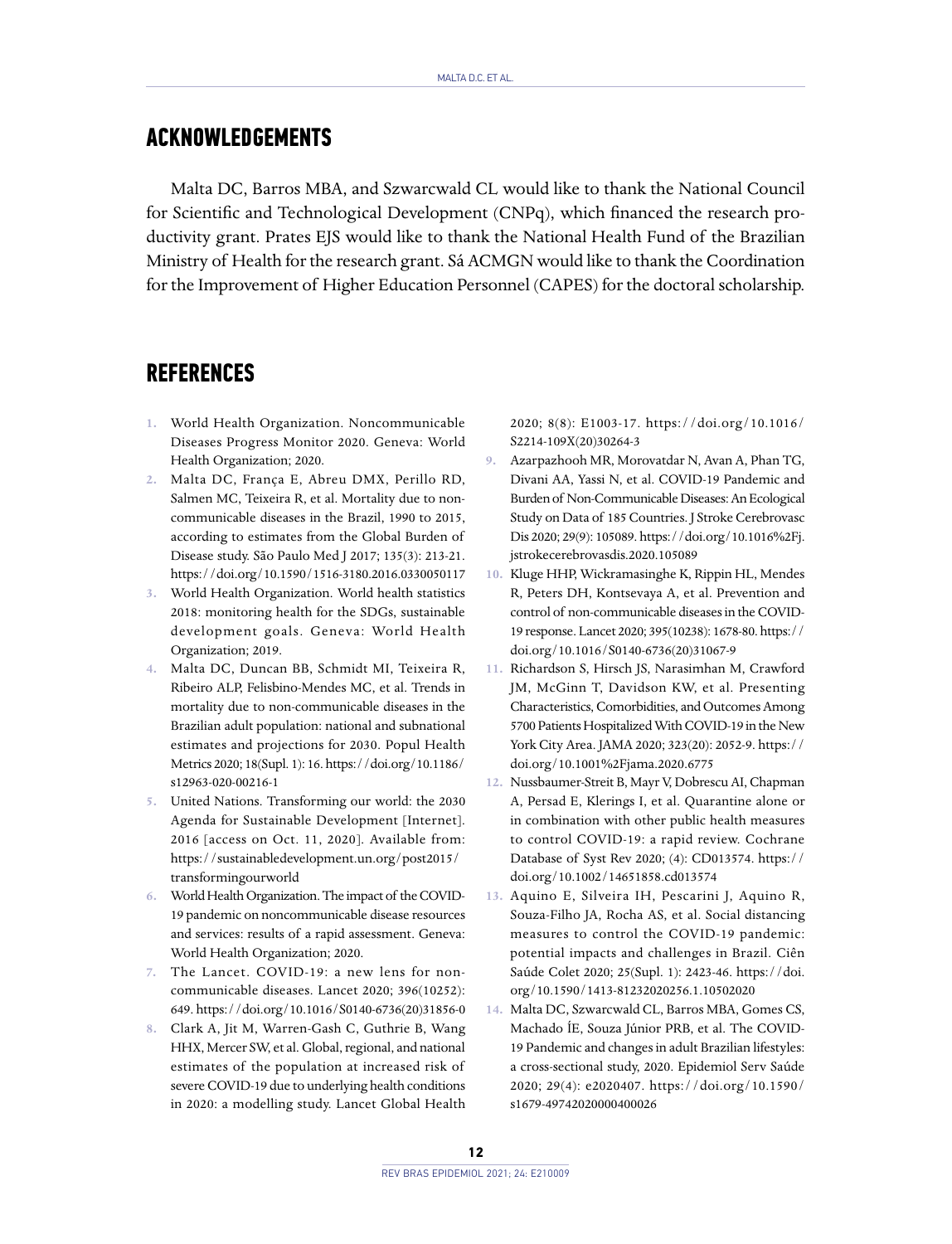- **15.** van Zyl-Smit RN, Richards G, Leone FT. Tobacco smoking and COVID-19 infection. Lancet Respir Med 2020; 8(7): 664-5. [https://doi.org/10.1016/](https://doi.org/10.1016/S2213-2600(20)30239-3) [S2213-2600\(20\)30239-3](https://doi.org/10.1016/S2213-2600(20)30239-3)
- **16.** Stanton R, To QG, Khalesi S, Williams SL, Alley SJ, Thwaite TL, et al. Depression, Anxiety and Stress during COVID-19: Associations with Changes in Physical Activity, Sleep, Tobacco and Alcohol Use in Australian Adults. Int J Environ Res Public Health 2020; 17(11): 4065.<https://doi.org/10.3390%2Fijerph17114065>
- **17.** García-Álvarez L, Fuente-Tomás L, Sáiz PA, García-Portilla MP, Bobes J. Will changes in alcohol and tobacco use be seen during the COVID-19 lockdown? Adicciones 2020; 32(2): 85-9. [https://doi.org/10.20882/](https://doi.org/10.20882/adicciones.1546) [adicciones.1546](https://doi.org/10.20882/adicciones.1546)
- **18.** Clay JM, Parker MO. Alcohol use and misuse during the COVID-19 pandemic: a potential public health crisis?. Lancet Public Health 2020; 5(5): e259. [https://](https://doi.org/10.1016/S2468-2667(20)30088-8) [doi.org/10.1016/S2468-2667\(20\)30088-8](https://doi.org/10.1016/S2468-2667(20)30088-8)
- **19.** Pan American Health Organization. Diretora da OPAS afirma que luta contra a pandemia de COVID-19 deve incluir tratamento de doenças crônicas [Internet]. Washington, D.C.: Pan American Health Organization; 2020 [access on Oct. 11, 2020]. Available from: [https://](https://www.paho.org/bra/index.php?option=com_content&view=article&id=6181) [www.paho.org/bra/index.php?option=com\\_conte](https://www.paho.org/bra/index.php?option=com_content&view=article&id=6181) [nt&view=article&id=6181](https://www.paho.org/bra/index.php?option=com_content&view=article&id=6181):diretora-da-opas-afirmaque-luta-contra-a-pandemia-de-covid-19-deve-incluirtratamento-de-doencas-cronicas&Itemid=839
- **20.** Barone MTU, Harnik SB, Luca PV, Lima BLS, Wieselberg RJP, Ngongo B, et al. The impact of COVID-19 on people with diabetes in Brazil. Diabetes Res Clin Pract 2020; 166: 108304. [https://doi.org/10.1016/j.](https://doi.org/10.1016/j.diabres.2020.108304) [diabres.2020.108304](https://doi.org/10.1016/j.diabres.2020.108304)
- **21.** Barone MTU, Villarroel D, Luca PV, Harnik SB, Lima BLS, Wieselberg RJP, et al. COVID-19 impact on people with diabetes in South and Central America (SACA region). Diabetes Res Clin Pract 2020; 166: 108301. <https://doi.org/10.1016/j.diabres.2020.108301>
- **22.** Fundação Oswaldo Cruz. Instituto de Comunicação e Informação Científica e Tecnológica em Saúde. ConVid – Pesquisa de Comportamentos [Internet]. Rio de Janeiro: Fundação Oswaldo Cruz; 2020 [access on Dec. 10, 2020]. Available from: [https://convid.](https://convid.fiocruz.br/index.php?pag=questionario_adulto) [fiocruz.br/index.php?pag=questionario\\_adulto](https://convid.fiocruz.br/index.php?pag=questionario_adulto)
- **23.** Costa BRL. Bola de neve virtual: o uso das redes sociais virtuais no processo de coleta de dados de uma pesquisa científica. Rev Interdiscip Gestão Social [Internet] 2018 [access on Oct. 11, 2020]; 7(1): 15-37. Available from: [https://portalseer.uf ba.br/index.](https://portalseer.ufba.br/index.php/rigs/article/view/24649) [php/rigs/article/view/24649](https://portalseer.ufba.br/index.php/rigs/article/view/24649)
- **24.** Instituto Brasileiro de Geografia e Estatística. Pesquisa Nacional por Amostra de Domicílios Contínua - PNAD

Contínua [Internet]. Rio de Janeiro: Instituto Brasileiro de Geografia e Estatística; 2019 [access on Oct. 11, 2020]. Available from: [https://www.ibge.gov.br/estatisticas/](https://www.ibge.gov.br/estatisticas/sociais/trabalho/9171-pesquisa-nacional-por-amostra-de-domicilios-continua-mensal.html?=&t=o-que-e) [sociais/trabalho/9171-pesquisa-nacional-por-amostra](https://www.ibge.gov.br/estatisticas/sociais/trabalho/9171-pesquisa-nacional-por-amostra-de-domicilios-continua-mensal.html?=&t=o-que-e)[de-domicilios-continua-mensal.html?=&t=o-que-e](https://www.ibge.gov.br/estatisticas/sociais/trabalho/9171-pesquisa-nacional-por-amostra-de-domicilios-continua-mensal.html?=&t=o-que-e)

- **25.** Silva PLN. Calibration estimation. When and why, how much and how [Internet]. Rio de Janeiro: Instituto Brasileiro de Geografia e Estatística; 2004 [access on Oct. 11, 2020]. Available from: [https://biblioteca.ibge.](https://biblioteca.ibge.gov.br/bibliotecacatalogo?id=281040&view=detalhes) [gov.br/bibliotecacatalogo?id=281040&view=detalhes](https://biblioteca.ibge.gov.br/bibliotecacatalogo?id=281040&view=detalhes)
- **26.** World Health Organization. Global recommendations on physical activity for health. Geneva: World Health Organization; 2011.
- **27.** Mielke GI, Hallal PC, Rodrigues GBA, Szwarcwald CL, Santos FV, Malta DC. Prática de atividade física e hábito de assistir à televisão entre adultos no Brasil: Pesquisa Nacional de Saúde 2013. Epidemiol Serv Saúde 2015; 24(2): 277-86. [https://doi.org/10.5123/](https://doi.org/10.5123/S1679-49742015000200010) [S1679-49742015000200010](https://doi.org/10.5123/S1679-49742015000200010)
- **28.** World Health Organization. Diet, nutrition and the prevention of chronic diseases: report of a joint WHO/ FAO expert consultation. Geneva: World Health Organization; 2003.
- **29.** Monteiro CA, Cannon G, Lawrence M, Costa Louzada ML, Machado PP. Ultra-processed foods, diet quality, and health using the NOVA classification system [Internet]. Roma: Food and Agriculture Organization of the United Nations; 2019 [access on Oct. 11, 2020]. Available from: [http://www.fao.org/3/ca5644en/](http://www.fao.org/3/ca5644en/ca5644en.pdf) [ca5644en.pdf](http://www.fao.org/3/ca5644en/ca5644en.pdf)
- **30.** Malta DC, Stopa S, Szwarcwald CL, Gomes NL, Silva Júnior JB, Reis AAC. Surveillance and monitoring of major chronic diseases in Brazil – National Health Survey, 2013. Rev Bras Epidemiol 2015; 18(Supl. 2): 3-16.<https://doi.org/10.1590/1980-5497201500060002>
- **31.** Abrams EM, Szefler SJ. COVID-19 and the impact of social determinants of health. Lancet Respir Med 2020; 8(7): 659-61. [https://doi.org/10.1016/](https://doi.org/10.1016/S2213-2600(20)30234-4) [S2213-2600\(20\)30234-4](https://doi.org/10.1016/S2213-2600(20)30234-4)
- **32.** Horton R. Offline: COVID-19 is not a pandemic. Lancet 2020; 396(10255): 874. [https://doi.org/10.1016/](https://doi.org/10.1016/S0140-6736(20)32000-6) [S0140-6736\(20\)32000-6](https://doi.org/10.1016/S0140-6736(20)32000-6)
- **33.** Rehm J, Kilian C, Ferreira-Borges C, Jernigan D, Monteiro M, Parry CDH, et al. Alcohol use in times of the COVID 19: Implications for monitoring and policy. Drug Alcohol Rev 2020; 39(4): 301-4. <https://doi.org/10.1111/dar.13074>
- **34.** Di Renzo L, Gualtieri P, Pivari F, Soldati L, Attinà A, Cinelli G, et al. Eating habits and lifestyle changes during COVID-19 lockdown: an Italian survey. J Transl Med 2020; 18(1): 229. [https://doi.org/10.1186/](https://doi.org/10.1186/s12967-020-02399-5) [s12967-020-02399-5](https://doi.org/10.1186/s12967-020-02399-5)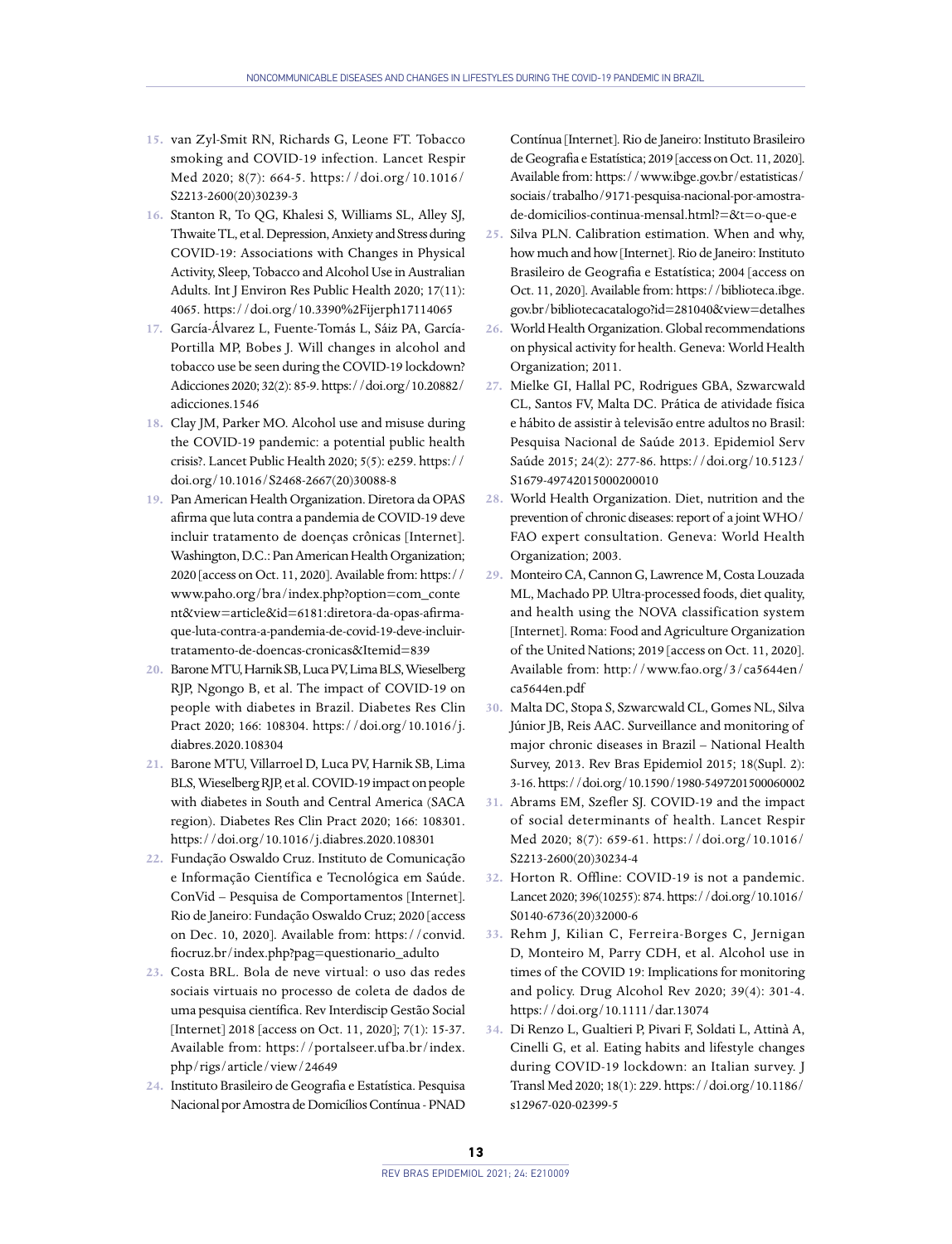- **35.** Van den Broucke S. Why health promotion matters to the COVID-19 pandemic, and vice versa. Health Promot Int 2020; 35(2): 181-6. [https://doi.org/10.1093/](https://doi.org/10.1093/heapro/daaa042) [heapro/daaa042](https://doi.org/10.1093/heapro/daaa042)
- **36.** Daumas RP, Silva GA, Tasca R, Leite IC, Brasil P, Greco DB, et al. The role of primary care in the Brazilian healthcare system: limits and possibilities for fighting COVID-19. Cad Saúde Pública 2020; 36(6): e00104120. [https://doi.](https://doi.org/10.1590/0102-311X00104120) [org/10.1590/0102-311X00104120](https://doi.org/10.1590/0102-311X00104120)
- **37.** Caetano R, Silva AB, Guedes ACCM, Paiva CCN, Ribeiro GR, Santos DL, et al. Challenges and opportunities for telehealth during the COVID-19 pandemic: ideas on spaces and initiatives in the Brazilian context. Cad Saúde Pública 2020; 36(5): e00088920. [https://doi.](https://doi.org/10.1590/0102-311x00088920) [org/10.1590/0102-311x00088920](https://doi.org/10.1590/0102-311x00088920)
- **38.** Ferreira MJ, Irigoyen MC, Consolim-Colombo F, Saraiva JFK, Angelis K. Physically Active Lifestyle as an Approach to Confronting COVID-19. Arq Bras Cardiol 2020; 114(4): 601-2. [https://doi.org/10.36660/](https://doi.org/10.36660/abc.20200235) [abc.20200235](https://doi.org/10.36660/abc.20200235)
- **39.** Crochemore-Silva I, Knuth AG, Wendt A, Nunes BP, Hallal PC, Santos LP, et al. Physical activity during the COVID-19 pandemic: a populationbased cross-sectional study in a city of South Brazil. Ciên Saúde Colet 2020; 25(11): 4249-58. [https://doi.](https://doi.org/10.1590/1413-812320202511.29072020) [org/10.1590/1413-812320202511.29072020](https://doi.org/10.1590/1413-812320202511.29072020)
- **40.** Sallis JF, Adlakha D, Oyeyemi A, Salvo D. An international physical activity and public health research agenda to inform coronavirus disease-2019 policies and practices. J Sport Health Sci 2020; 9(4): 328-34.<https://doi.org/10.1016/j.jshs.2020.05.005>
- **41.** Pan American Health Organization. OPAS incentiva comunidades a apoiarem as pessoas no enfrentamento da pandemia de COVID-19 [Internet]. Washington, D.C.: Pan American Health Organization; 2020 [access on Oct. 11, 2020]. Available from: [https://www.paho.](https://www.paho.org/bra/index.php?option=com_content&view=article&id=6278) [org/bra/index.php?option=com\\_content&view=arti](https://www.paho.org/bra/index.php?option=com_content&view=article&id=6278) [cle&id=6278](https://www.paho.org/bra/index.php?option=com_content&view=article&id=6278):opas-incentiva-comunidades-a-apoiaremas-pessoas-no-enfrentamento-da-pandemia-de-covid-19&Itemid=839
- **42.** Martinez-Ferran M, de la Guía-Galipienso F, Sanchis-Gomar F, Pareja-Galeano H. Metabolic Impacts of Confinement during the COVID-19 Pandemic Due to Modified Diet and Physical Activity Habits. Nutrients 2020; 12(6): 1549.<https://doi.org/10.3390/nu12061549>
- **43.** Peçanha T, Goessler KF, Roschel H, Gualano B. Social isolation during the COVID-19 pandemic can increase physical inactivity and the global burden of cardiovascular disease. Am J Physiol Heart Circ Physiol 2020; 318(6): H1441-6. [https://doi.org/10.1152/](https://doi.org/10.1152/ajpheart.00268.2020) [ajpheart.00268.2020](https://doi.org/10.1152/ajpheart.00268.2020)
- **44.** Narici M, De Vito G, Franchi M, Paoli A, Moro T, Marcolin G, et al. Impact of sedentarism due to the COVID-19 home confinement on neuromuscular, cardiovascular and metabolic health: Physiological and pathophysiological implications and recommendations for physical and nutritional countermeasures. Eur J Sport Sci 2020; 12: 1-22. [https://doi.org/10.1080/1746139](https://doi.org/10.1080/17461391.2020.1761076) [1.2020.1761076](https://doi.org/10.1080/17461391.2020.1761076)
- **45.** Bhutani S, Cooper JA. COVID-19 related home confinement in adults: weight gain risks and opportunities. Obesity (Silver Spring) 2020; 28(9): 1576-7. <https://doi.org/10.1002/oby.22904>
- **46.** The Nielsen Company. COVID-19: Tracking the impact 2020 [Internet]. The Nielsen Company; 2020 [access on Oct. 11, 2020]. Available from: [https://](https://www.nielsen.com/us/en/) [www.nielsen.com/us/en/](https://www.nielsen.com/us/en/)
- **47.** Silva Filho OJ, Gomes Júnior NN. The future at the kitchen table: COVID-19 and the food supply. Cad Saúde Pública 2020; 36(5): e00095220. [https://doi.](https://doi.org/10.1590/0102-311X00095220) [org/10.1590/0102-311X00095220](https://doi.org/10.1590/0102-311X00095220)
- **48.** Alcohol and Public Policy Group. Alcohol: No Ordinary Commodity – a summary of the second edition. Addiction 2010; 105(5): 769-79. [https://doi.](https://doi.org/10.1111/j.1360-0443.2010.02945.x) [org/10.1111/j.1360-0443.2010.02945.x](https://doi.org/10.1111/j.1360-0443.2010.02945.x)
- **49.** Szabo G, Saha B. Alcohol's Effect on Host Defense. Alcohol Res [Internet] 2015 [access on Oct. 11, 2020]; 37(2): 159-70. Available from: [https://www.ncbi.nlm.](https://www.ncbi.nlm.nih.gov/pmc/articles/PMC4590613/pdf/arcr-37-2-159.pdf) [nih.gov/pmc/articles/PMC4590613/pdf/arcr-37-2-](https://www.ncbi.nlm.nih.gov/pmc/articles/PMC4590613/pdf/arcr-37-2-159.pdf) [159.pdf](https://www.ncbi.nlm.nih.gov/pmc/articles/PMC4590613/pdf/arcr-37-2-159.pdf)
- **50.** Sidor A, Rzymski P. Dietary Choices and Habits During COVID-19 Lockdown: Experience From Poland. Nutrients 2020; 12(6): 1657. [https://doi.org/10.3390/](https://doi.org/10.3390/nu12061657) [nu12061657](https://doi.org/10.3390/nu12061657)
- **51.** Malta DC, Silva AG, Machado ÍE, Sá ACMGN, Santos FM, Prates EJS, et al. Trends in smoking prevalence in all Brazilian capitals between 2006 and 2017. J Bras Pneumol 2019; 45(5): e20180384. [https://doi.](https://doi.org/10.1590/1806-3713/e20180384) [org/10.1590/1806-3713/e20180384](https://doi.org/10.1590/1806-3713/e20180384)
- **52.** Olds JL, Kabbani N. Is Nicotine Exposure Linked to Cardiopulmonary Vulnerability to COVID-19 in the General Population? FEBS J 2020; 287(17): 3651-5. <https://doi.org/10.1111/febs.15303>
- **53.** Leung JM, Yang CX, Tam A, Shaipanich T, Hackett TL, Singhera GK, et al. ACE-2 Expression in the Small Airway Epithelia of Smokers and COPD Patients: Implications for COVID-19. Eur Respir J 2020; 55(5): 2000688. [https://doi.](https://doi.org/10.1183/13993003.00688-2020) [org/10.1183/13993003.00688-2020](https://doi.org/10.1183/13993003.00688-2020)
- **54.** Silva ALO, Moreira JC, Martins SR. COVID-19 and smoking: a high-risk association. Cad Saúde Pública 2020; 36(5): e00072020.